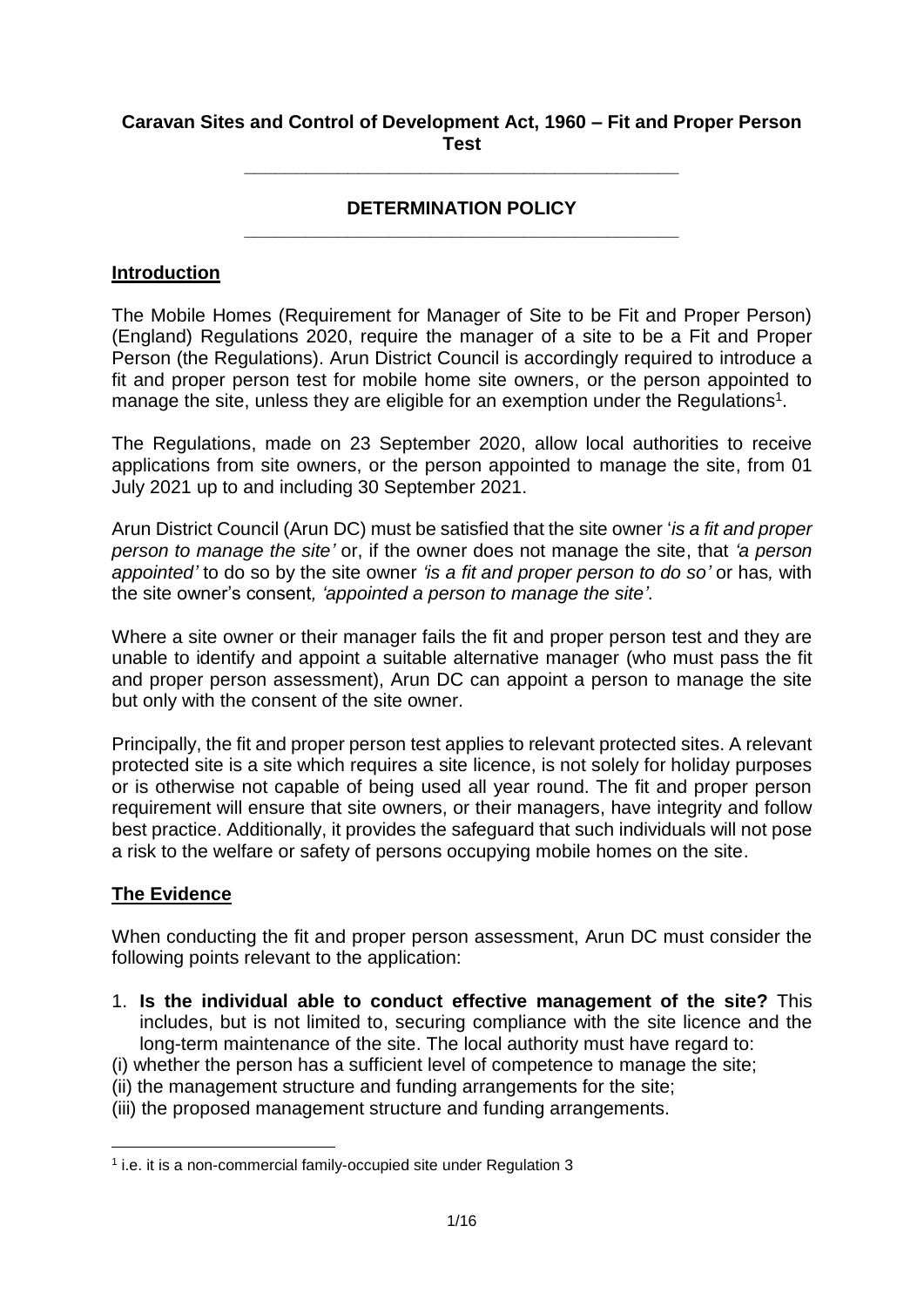## *i. Competence to manage the site*

This includes reviewing the competency of the appointed individual. The individual must have sufficient experience or have received sufficient training in site management and be fully aware of the relevant law as well as health and safety requirements.

## *ii. The management structure and funding arrangements for the site*

Arun DC must consider whether relevant management structures are in place and whether they are adequate to ensure effective management of the site. The applicant is expected to have a robust management plan which should address the following points:

- $\bullet$  the pitch fee payment;
- proximity of the manager to the site;
- manager's contact details for residents (including out of office and emergency contact details);
- the complaints procedure;
- maintenance:
- staffing:
- refuse/recycling removal.

It is advisable that the site is managed by an applicant based in the United Kingdom and that a management structure would be unlikely to be considered suitable if the applicant is an individual, or a company (including its directors), which does not reside or have a permanent UK address. This is because there may complex issues as a result of this, for example, requiring the court's permission to serve a claim in a foreign country. The applicant's interest in the land will also have an important impact, as would their financial standing, management structures and competence, all of which could contribute to the overall assessment of their suitability to effectively manage the site.

## *iii. The proposed management structure and funding arrangements in place for the site*

Arun DC must consider whether the applicant has sufficient funds (or has access to sufficient funds) to manage the site and comply with licence obligations. Evidence of these funds should be readily available.

- 2. **Personal information relating to the applicant concerned.** This includes a criminal record check and should demonstrate that the applicant:
- has not committed any offence involving fraud or other dishonesty, violence, firearms or drugs or any offence listed in Schedule 3 to the Sexual Offences Act 2003 (offences attracting notification requirements);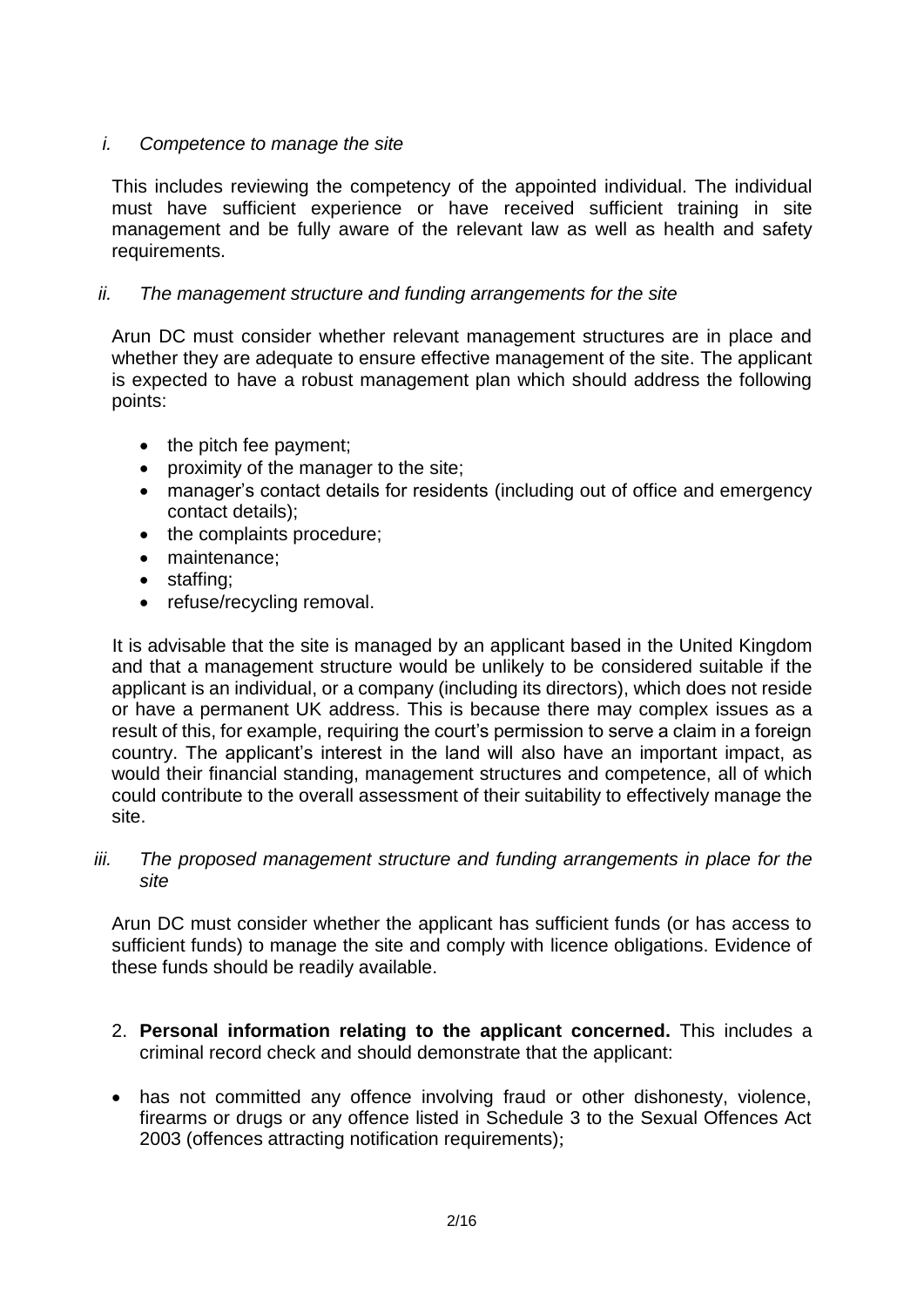- has not contravened any provision of the law relating to housing, caravan sites, mobile homes, public health, planning or environmental health or of landlord and tenant law;
- has not contravened any provision of the Equality Act 2010 in, or in connection with, the carrying on of any business;
- has not harassed any person in, or in connection with, the carrying on of any business;
- is not or has not been within the past 10 years, personally insolvent;
- is not or has not been within the past 10 years, disqualified from acting as a company director;
- has the right to work in the United Kingdom;
- is a member of any redress scheme enabling complaints to be dealt with in connection with the management of the site (when this is in place).

Arun DC has a duty to investigate any conduct which could amount to harassment and any evidence obtained should be reviewed to determine whether it is sufficient to be used to prosecute a site owner. Arun DC may also rely on convictions by the courts as evidence of harassing behaviour which would reduce the risk of the local authority being successfully challenged on any refusal to approve an applicant on this basis.

Arun DC may have records of previous harassment complaints made against a site owner or their manager. Even if no action was taken on these complaints, these will be taken into consideration in the fit and proper person determination. These complaints may identify further potential risks and can provide an indication of potential underlying problems with the management of the site or the site owner's lack of experience/skills in dealing with customers. Arun DC may address any underlying issues by attaching conditions to the individual's entry on the register.

3. **Rejection of an application by other local authorities.** Upon rejection of a person's application by any other local authority, this should be centrally recorded and include the details of the person involved and the reason(s) for the rejection.

## **Items to take into consideration**

- 1. 'The applicant' is defined at paragraph 2 of the Regulations as 'the person who makes an application under regulation 6'.
- 2. The 'relevant person' is defined at paragraph 2 of the Regulations to mean 'the subject of the fit and proper person assessment under Regulation 7'.
- 3. The conduct of any person associated or formerly associated with the relevant person (whether on a personal, work or other basis) is an important factor to be considered in the fit and proper person assessment.
- 4. Site owners may be required to provide details of any current or former associates of the relevant person in the application form. Those associates will not include other current joint owners as that information would already have been provided in their own application forms.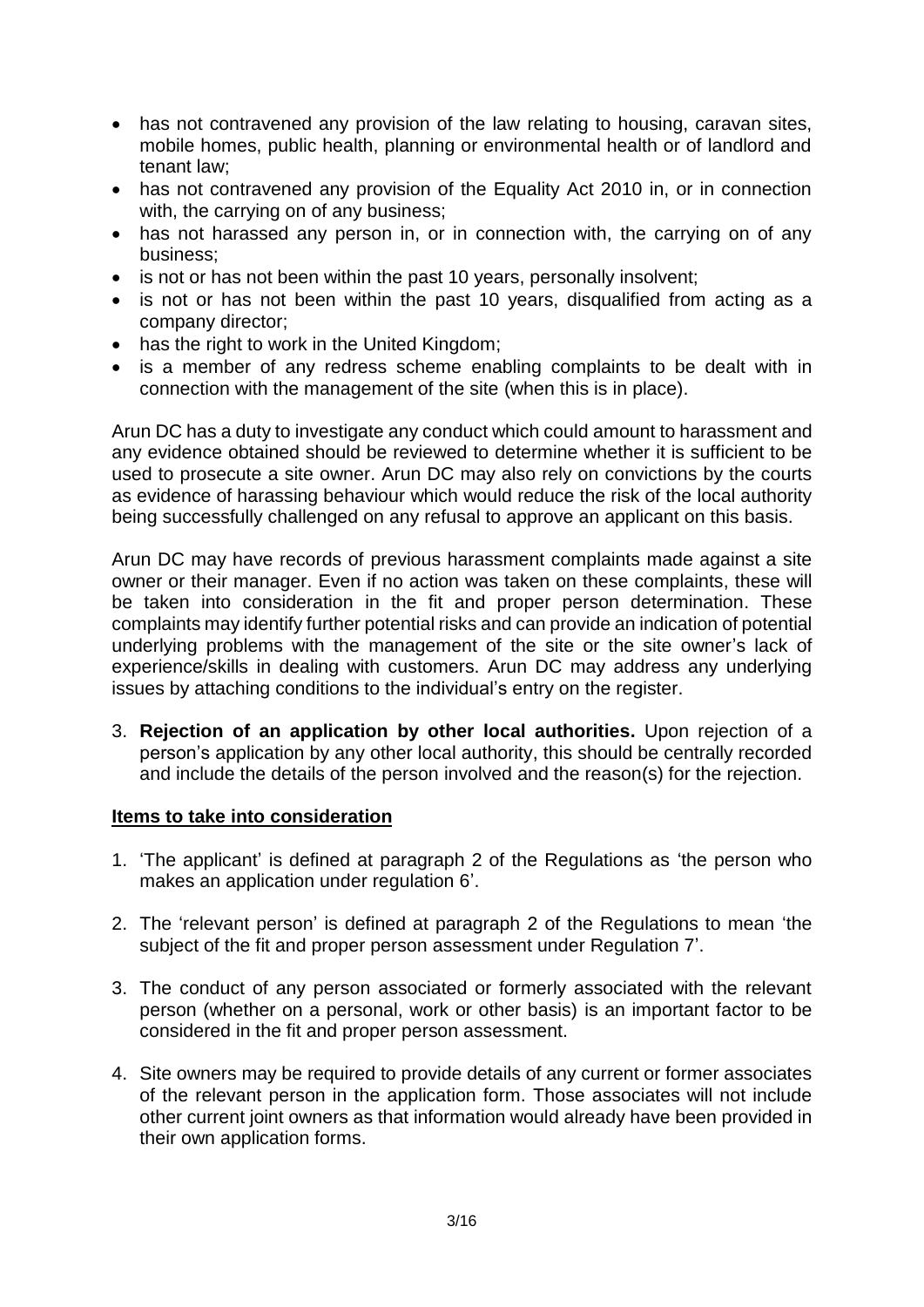- 5. It is not routinely required to provide information of all current or past associates of the site owner. It is advisable, however, that prior to making any final decisions, Arun DC considers the conduct of past and current associates relevant to that individual's application. The site owner can be asked to provide additional information during the application process.
- 6. Arun DC will be required to establish whether an individual is considered to be an associate of the relevant person and whether their conduct is relevant to the application. A relevant associate could be defined as any individual who may have played a part, directly or indirectly, in a decision or action which has had an impact on residents' rights or on the quiet enjoyment of their home.
- 7. The Regulations are drafted widely to allow opportunity for local authorities to take into consideration other relevant matters. Arun DC is mindful that poor management practices do not necessarily affect a person's conduct, unless they are also a breach of the criminal or civil law. A person cannot be deemed unfit due to conduct simply because of poor management, although this is highly relevant to determining any question of suitability or competence. All conduct is relevant in relation to the person's fitness to hold a licence and/or manage the particular mobile home site.
- 8. Arun DC is able to decide the specific matters deemed relevant to the fit and proper person application. These matters could be in relation to current or previous issues or events that have occurred in relation to the park site or any other park site owned or managed by the site owner or site manager in another local authority area. Additionally, the site owner's conduct regarding other business (outside of the park homes sector) can also have implications on the financial and management arrangements of the site in question. Any matters which Arun DC believes to be of relevance to the application should primarily focus on the relevant person's conduct, competence and their suitability to manage the site.
- 9. Arun DC aim to obtain evidence to support any additional matters that they require to be considered for each application. This is to mitigate any risks should the Council's final decision be challenged at a tribunal. The evidence could include previous tribunal and court decisions, documents or records from Companies House or other public bodies or financial institutions. It is not anticipated that allegations which have not been investigated or documented will be used as evidence to support an authority's decision.

# **Applications**

The Regulations use various terms in the application process:

The 'relevant person' is defined in paragraph 2 of the Regulations and is 'the subject of the fit and proper person assessment under Regulation 7'. This could be the site owner or the person appointed by the site owner to manage the site**.** 

'Relevant officer' is defined in paragraph 1 of Schedule 2 of the Regulations. Where the applicant is a company, a relevant officer will be a director or other officer of the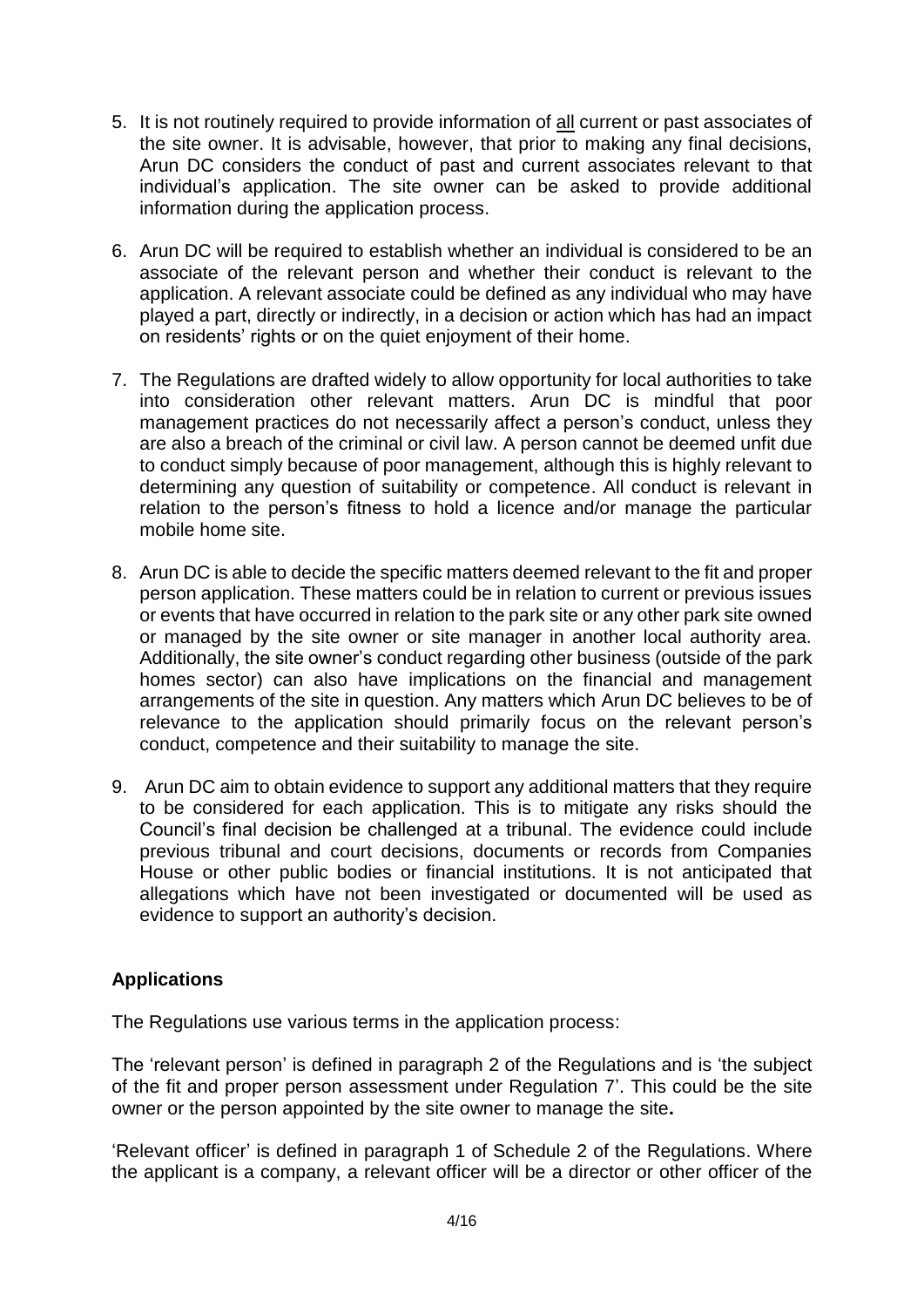company. Where the applicant is a partnership, a relevant officer will be a partner. Where the applicant is a body corporate, a relevant officer will be a member of the management committee of that body.

'Required Information' is defined in paragraph 14 of Schedule 2 of the Regulations (N.B.: the Regulations incorrectly state this information is in paragraph 13) as:

- the person's name and business contact details;
- details of the person's role or proposed role in relation to the management of the site;
- where the person has not yet been appointed, the address, telephone number and email address (if any) at which the person may be contacted in respect of the application;
- details of each relevant protected site (other than that to which the registration application relates) for which the person holds a licence issued under section 3 of the Caravan Sites and Control of Development Act, 1960, or in which the person has a legal estate or equitable interest, or which the person manages.

The application for inclusion in the fit and proper register must therefore include the following:

# Details of the site and the applicant

Information provided must include:

- the applicant's name and business contact details:
	- Where the applicant is not an individual, the following information in relation to the individual completing the application on behalf of the applicant and each relevant officer: (i) the person's name (ii) details of the person's role (if any) in relation to the management of the site;
- the name and address of the site;
- evidence of the applicant's legal estate or equitable interest in the site;
- confirmation that the applicant is the occupier within the meaning of Section 1 of the Caravan Sites and Control of Development Act, 1960;
- the name and business contact details of any other person that has a legal estate or equitable interest in the site.

# The name and address of each other relevant protected sites

Information provided must include the name(s) and address(es) of any other relevant protected site(s):

- for which the applicant holds a licence issued under Section 3 of the Caravan Sites and Control of Development Act, 1960;
- in which the applicant has a legal estate or equitable interest;
- that the applicant manages.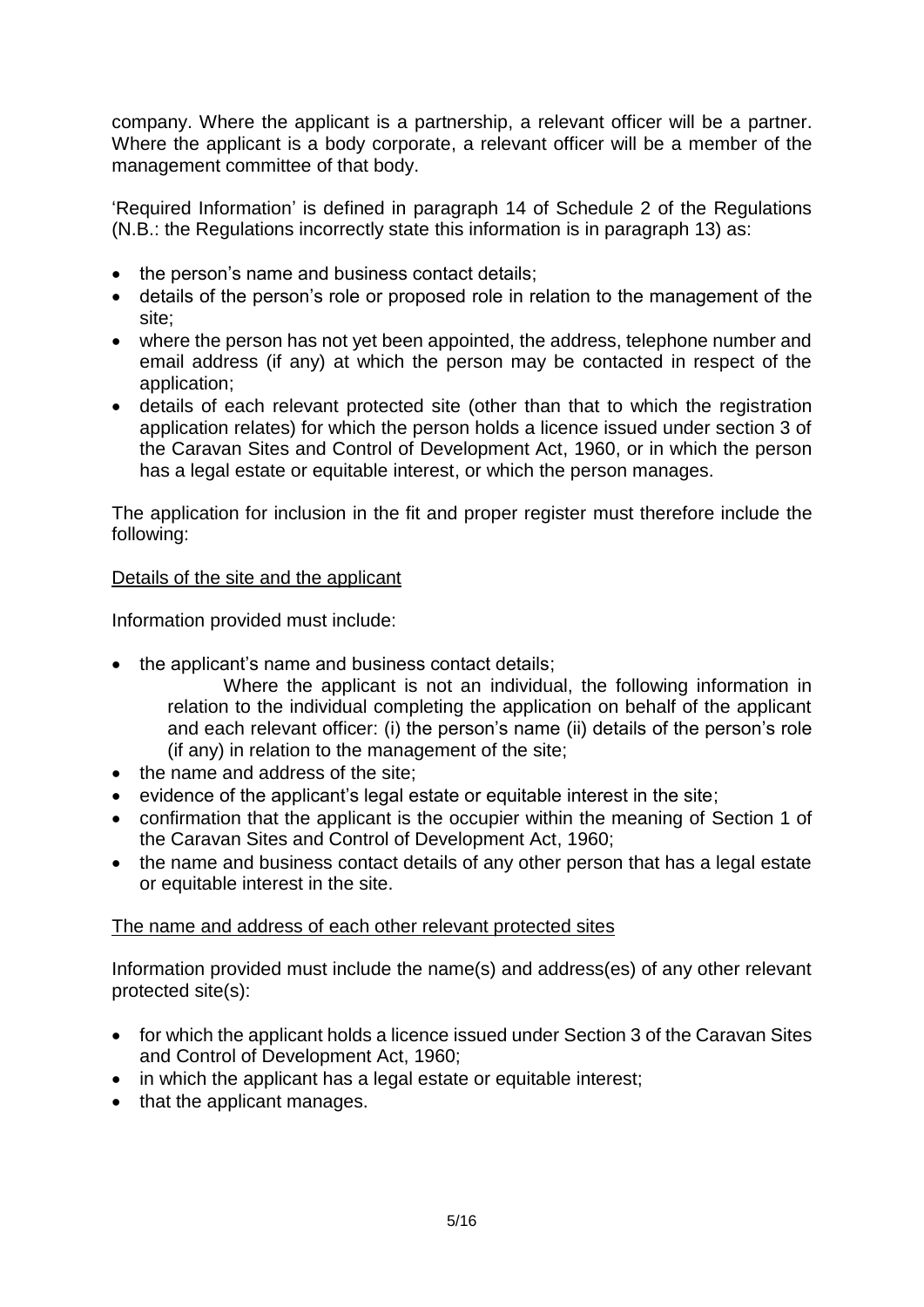The applicant must clearly specify whether the application is made in respect of either the applicant, the site owner, or the person that the applicant or site owner has appointed to manage the site.

### Information relating to the site manager

In circumstances where a site manager has been appointed to manage a site, more information is needed. The person who is applying for the site manager to be registered as a fit and proper person (the relevant person) must provide the site manager's name and details of that person's role (if any) in relation to the management of the site.

If the site manager has appointed or intends to appoint a further individual ('A'), Required Information would also be needed from A. Where A is not a relevant officer of the site manager, the relevant officer to whom A is accountable for the day-to-day management of the site should provide the Required Information.

### Additional information when the applicant is the relevant person and an individual

When the applicant is the relevant person, is an individual and the applicant has appointed, or intends to appoint, someone else ('B') to be responsible for the day-today management of the site, Required Information would be needed from B. If B is not an individual but is, for example, a company and B has appointed an individual ('C') to do the-day-to day management, Required Information would be needed from C. Where C is not a relevant officer of a company, the relevant officer to whom C is accountable for the day-to-day management of the site would also need to provide the Required Information.

#### Additional information where applicant is relevant person and not an individual

When the applicant is the relevant person but is not an individual and the applicant has appointed or intends to appoint someone else ('B') to be responsible for the dayto-day management of the site, Required Information would be needed from this person. If B is not a relevant officer of the applicant, the person to whom B is accountable for the day-to-day management of the site ('C') would also need to provide the Required Information. Where B is not an individual, the individual that B has appointed or intends to appoint to be responsible for the day-to-day management of the site ('D'), would also need to provide the Required Information. Where D is not a relevant officer of B, the relevant officer to whom D is accountable for the day-to-day management of the site would also need to provide the Required Information.

The Regulations prohibit the operation of a relevant protected site unless the site owner or site manager has been assessed by the local authority as a fit and proper person. This is to ensure that consistent standards are applied to companies and other organisations that are not individuals.

## **Criminal record certificate/s**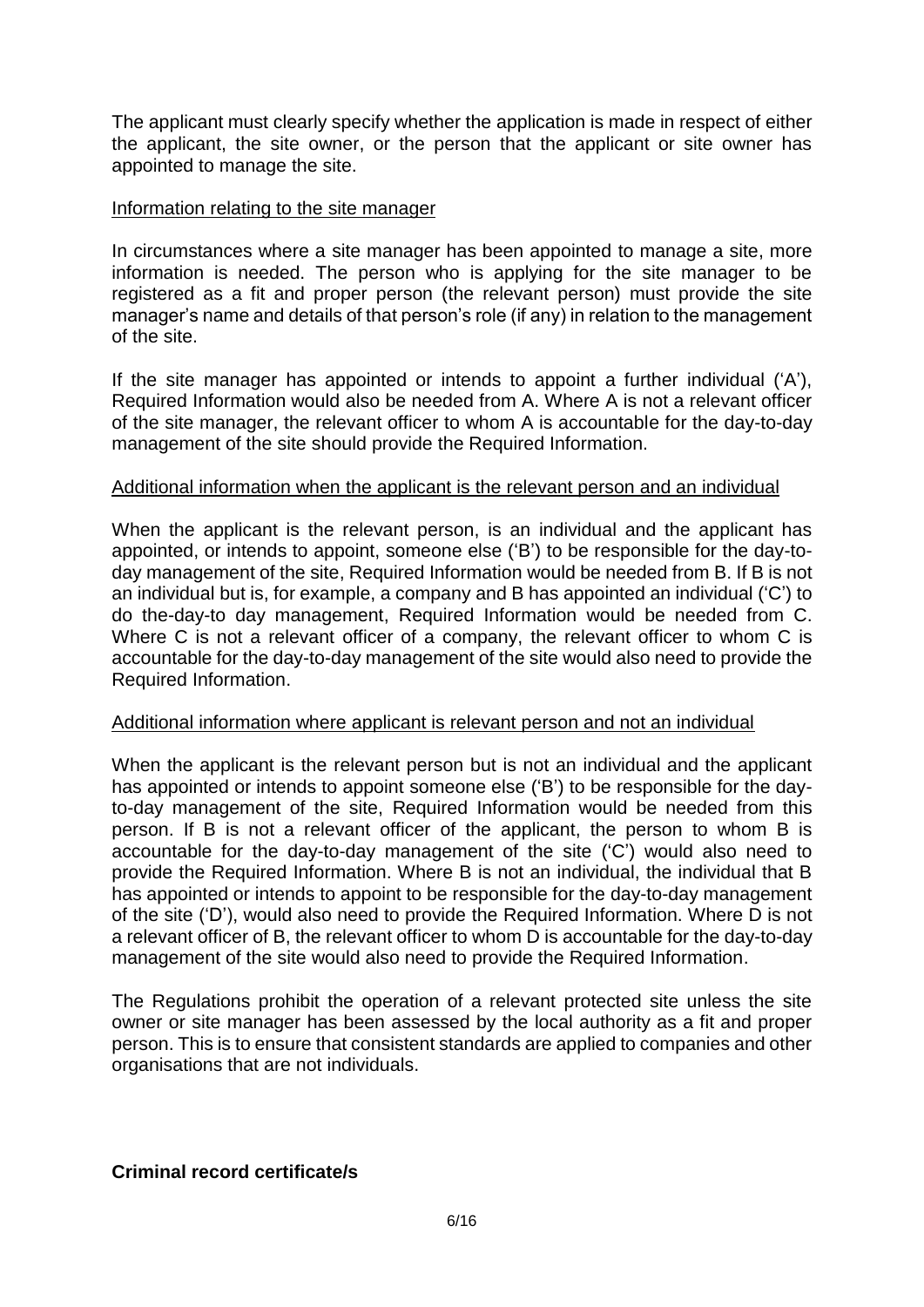Criminal Records Certificates must be issued under section 113A (1) of the Police Act 1997 and will be required where: (a) the Relevant person is an individual and (b) for each individual in relation to whom the applicant is required to provide information for example, a site manager or individuals A, B, C or D as outlined above.

Arun DC has the discretion to require the criminal record to be either basic or enhanced.

The certificate must have been issued no more than six months before the date of the application. It is incumbent upon the site owner to ensure that any certificates provided meet this requirement.

## **Declaration**

A declaration made and signed by the 'appropriate person' which means:

- where the applicant is a company, a director or other officer of the company;
- where the applicant is a partnership, one of the partners;
- where the applicant is a body corporate and the conduct of the management of the body is vested in its members, a member
- where the applicant is not a body falling within the above, a member of the management committee;
- where the applicant is an individual, that individual.

Where the applicant is not the relevant person, the declaration must confirm that the applicant has made all reasonable enquires into the matters mentioned in paragraph 9 of the Regulations and considerations relevant to the fit and proper person assessment as set out below.

The declaration should state that the information provided in the application is correct and complete to the best of the applicant's knowledge and belief.

## **Considerations relevant to fit and proper person assessment**

Proper management of the site includes, but is not limited to, securing compliance with the site licence and the long term maintenance of the site.

To be able to secure the proper management of the site, Arun DC must (amongst other things) have regard to whether the relevant person has a sufficient level of competence to manage the site, the management structure (or proposed management structure) and the funding arrangements for the site in question.

## **Decisions, notification and rights of appeal**

Arun DC must make a decision on the application in a timely and practicable manner and either:

Where the decision is to grant the application unconditionally and include the relevant person on the register for five years, Arun DC will serve a final decision notice on the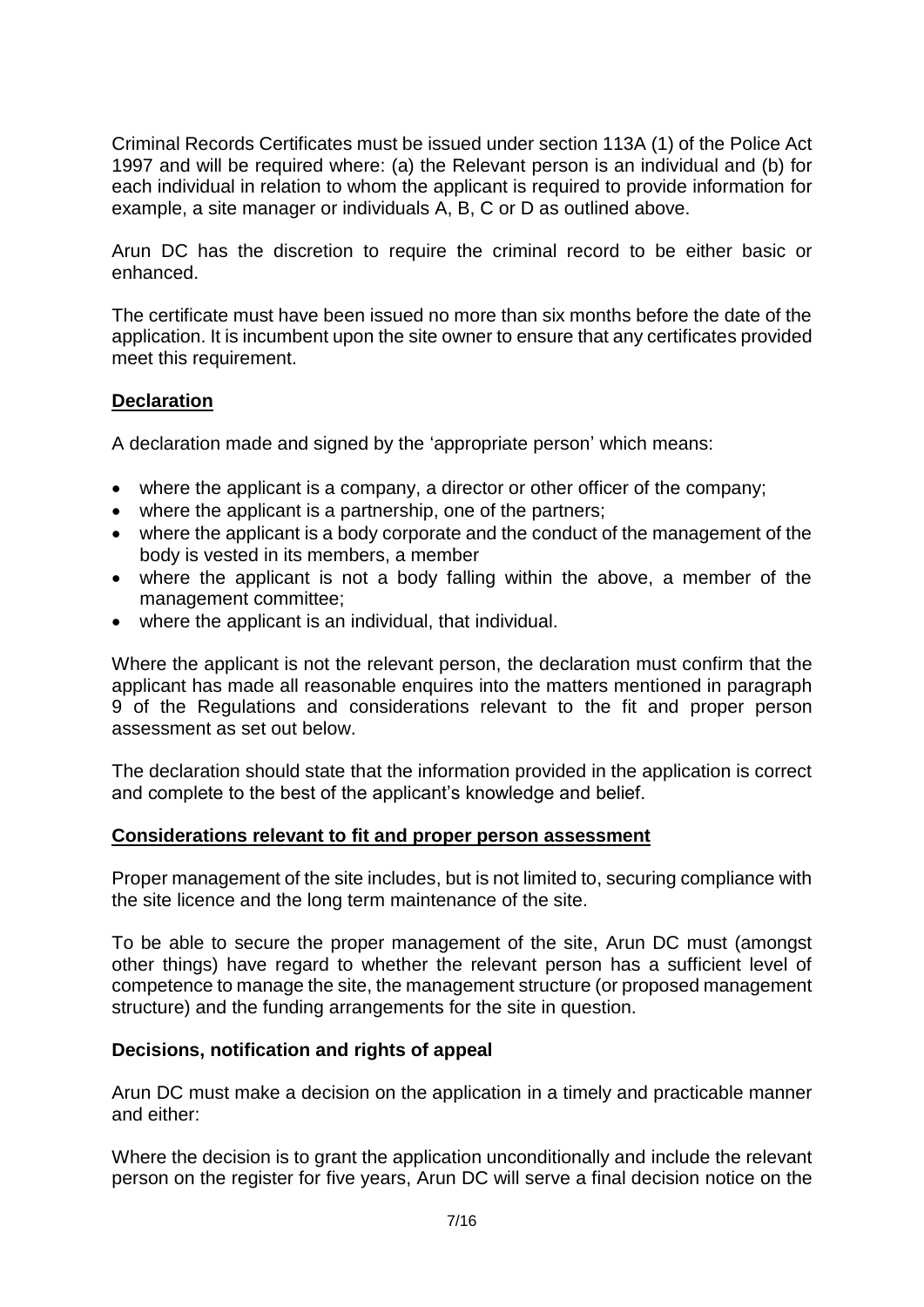applicant. Where this is not the case, Arun DC will serve a preliminary decision notice on the applicant.

On receipt of an application the local authority may:

- $\bullet$  grant the application unconditionally;
- arant the application subiect to conditions:
- reject the application.

## **Granting the application unconditionally**

Where Arun DC is satisfied that the applicant meets the fit and proper person test unconditionally, the applicant must be included on the register for a maximum five years. Arun DC will issue a final decision notice to the applicant to inform them of its decision.

The final decision notice must clearly state:

- the date the final decision notice is served:
- the final decision:
- the reason(s) for the decision;
- when the decision is to take effect;
- information about the right of appeal to the First Tier Tribunal and the period within which an appeal may be made.

## **To include the applicant on the register subject to certain condition(s)**

In some circumstances, Arun DC can specify that the individual for the fit and proper person test will only be successful if certain condition(s) are met. If these condition(s) are satisfied, the local authority can grant an application subject to those condition(s). The local authority can also grant an application for less than five years.

Arun DC may decide to include the person on a register subject to condition(s), if it would only be satisfied that the person would meet the fit and proper requirement if the condition(s) were complied with. An applicant will be able to appeal against the decision to attach (or vary) any condition to an entry on the register. It is therefore imperative for Arun DC to ensure clear and justifiable reason for attaching any condition(s) and that any condition(s) imposed can be enforced.

Conditions will need to be clearly stated for the applicant's understanding and this will allow Arun DC to ensure that the condition(s) are enforceable.

An example of the requirements is included in Table 1 (overleaf):

## *Table 1: Example requirements*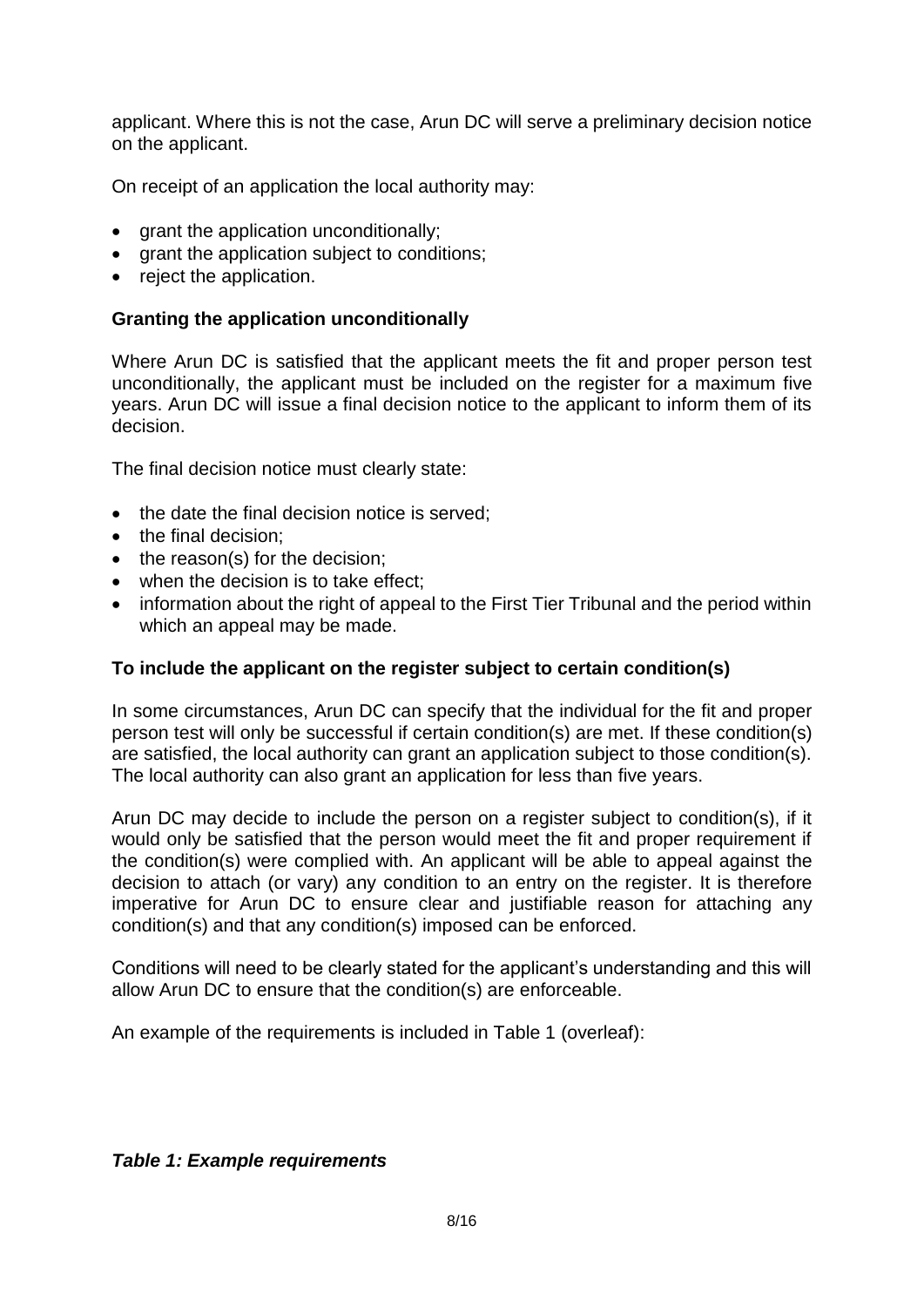| <b>Specific</b>   | The specific condition(s) a site owner is being requested to address.                                                                                                                                                                                    |  |  |
|-------------------|----------------------------------------------------------------------------------------------------------------------------------------------------------------------------------------------------------------------------------------------------------|--|--|
| <b>Measurable</b> | The condition(s) required and the outcome(s) expected.                                                                                                                                                                                                   |  |  |
| <b>Achievable</b> | The applicant should be reasonably expected to be able to achieve<br>the condition(s). For example, it may not be reasonable to expect an<br>owner of one small site to have the same resources to introduce the<br>same procedures as a larger company. |  |  |
| <b>Realistic</b>  | The applicant should have a clear understanding of how the required<br>outcome(s) can be reached and that there are no circumstances or<br>factors which would make the achievement of the outcome impossible<br>or unlikely.                            |  |  |
| <b>Timebound</b>  | A clear timescale in which the required outcome must be completed.                                                                                                                                                                                       |  |  |

## To what can a condition relate?

The fit and proper person test is aimed at ensuring that the person managing the site is competent and any conditions should relate directly to the person's ability to secure the proper management of the site.

Where a person has contravened legislation or committed offences set out above, it is not recommended that conditions are set in relation to those matters. Such a condition would be unlikely to meet the tests set out above; for example, if a person has committed fraud or violence, that exact incident cannot be reversed by requiring the person to perform a specific task.

In cases where the person has committed those listed offences or contravened legislation, Arun DC will consider these breaches in tandem with all the other information available to reach a preliminary decision.

Conditions can relate to any factors which are relevant to the person's competence to manage the site, the management structure, or funding arrangements for the site, an associated person's influence, and any other relevant factors. An example of a suitable condition could relate to the payment of an annual fee. A condition can also be set with respect to ensuring the relevant person has the ability to secure the proper management of the site.

**Example 1** - A local authority has evidence of a site owner's failure over a certain period of time to address residents' complaints. This is an example of poor management which could be resolved by the site owner implementing an adequate complaints procedure. A condition could be attached requiring the site owner to '*implement an effective and accessible three stage complaints process for residents by xxx date and provide the LA with quarterly reports of complaints and outcomes, from that date and for the first year'*.

If the condition is met within the specified time frame, the local authority can record this in the register. If, at a future date, it is found that the site owner failed to implement a complaints procedure, a further opportunity to comply may be given and this could include a new condition of the site owner providing quarterly reports of complaints and outcomes for each year. The site owner could also be expected to complete a relevant 'CPD customer service/Dealing with complaints' course by a certain period. Should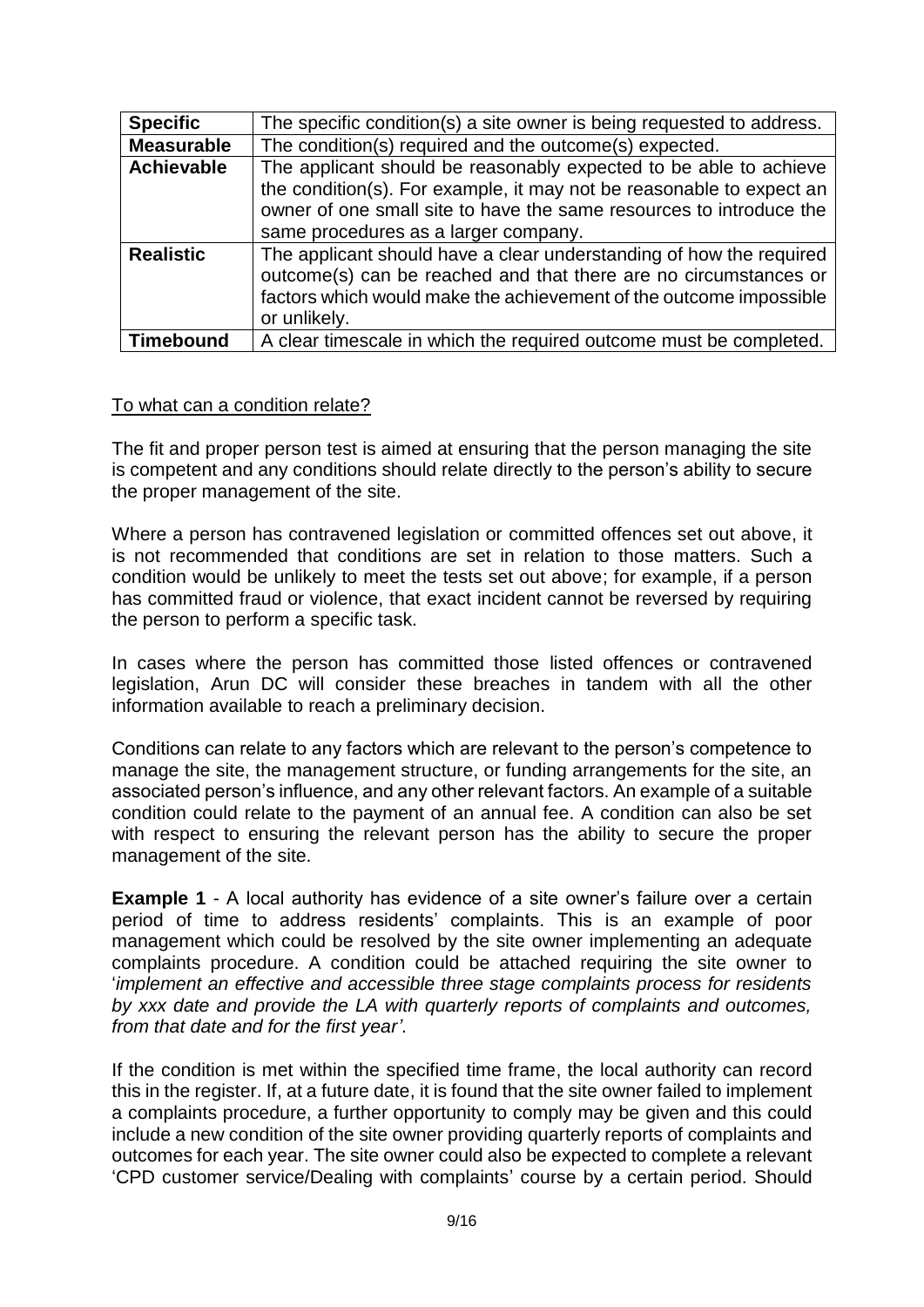the local authority consider the actions as unlikely to achieve the desired outcome, however, the site owner could be removed from the register.

**Example 2** – If, when considering an application, certain documents or information are unavailable to the applicant, because of delays from third parties, the local authority may wish to attach a condition to the entry on the register that the site owner *'is to provide the authority by registered post, with the original xx document by xx date'*.

**Example 3** - An associated person has been visiting the park and through their action xxx, has caused distress to the residents, impacting their well-being and security. A condition could be attached to the register requiring the site owner to *'put measure(s) in place by xxx date preventing the associated person, or any other person, from carrying out action xxx on the site'.*

## **Decisions not to include the applicant on the register**

Should Arun DC determine that the applicant does not meet the requirements and attaching conditions would not be appropriate, a refusal to grant the application can be issued.

Where Arun DC has decided to include the applicant on the register subject to conditions, or to not include the applicant on the register, a preliminary decision notice to the applicant must be issued.

The preliminary decision notice must clearly state:

- the date the preliminary decision notice is served;
- the preliminary decision;
- the reason(s) for the decision:
- the date it is proposed that the final decision will take effect;
- information about the right to make written representations;
- where the preliminary decision is to refuse the application, the consequences of causing or permitting the land to be used as a relevant protected site in contravention of the Regulations;
- where the preliminary decision is to grant the application subject to condition(s), the consequences of failing to comply with any condition(s).

#### **Right to make a representation**

An applicant who receives a preliminary decision notice will have 28 days in which to make representations to Arun DC. The 28-day period begins the day after the date on which the notice was served. Arun DC is obliged to consider any such representations before making a final decision.

#### **Final decision notice**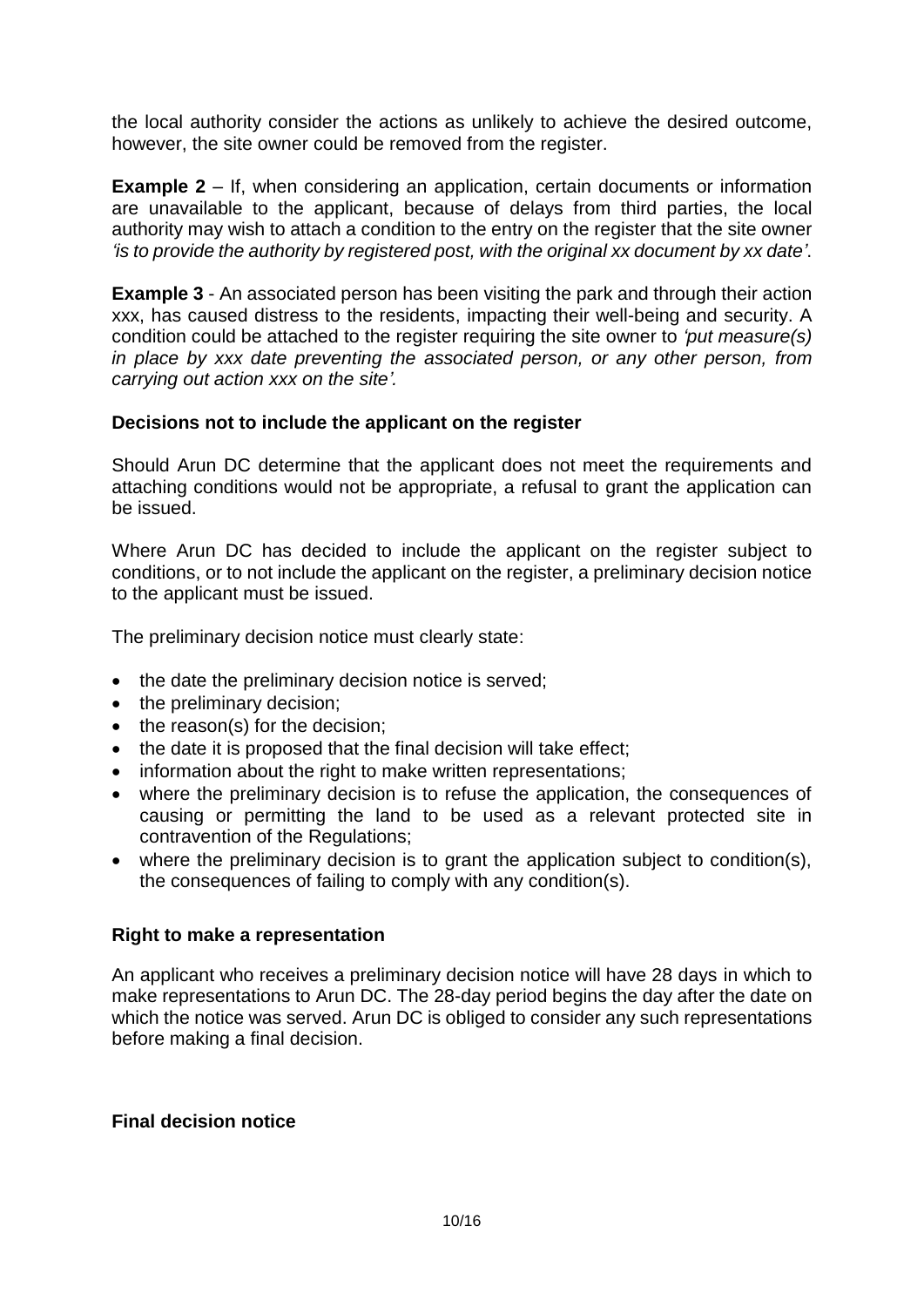Following the end of the 28-day representation period, Arun DC must, as soon as is reasonably practicable, make a final decision and serve the decision notice on the applicant.

The final decision notice must set out:

- the date the final decision notice is served:
- the final decision:
- the reason(s) for the decision;
- when the decision is to take effect:
- information about the right of appeal and the period in which an appeal may be made;
- where the decision is to refuse the application, the consequences of causing or permitting the land to be used as a relevant protected site in contravention of the Regulations;
- where the decision is to grant the application subject to condition(s), the consequences of failing to comply with any condition(s).

# **Appeals**

The applicant can decide to appeal the decision by making an application to the First Tier Tribunal (Property Chamber) ('The Tribunal') within specific timeframes set by The Tribunal. The applicant is permitted to appeal against any decisions served by Arun DC. These could include:

- include the relevant person on the register for an effective period of less than five years;
- including the relevant person on the register subject to condition(s);
- rejecting the application.

Where an applicant accepts Arun DC's decision not to include the person originally stated in the application on the register, they will be required to seek alternative management arrangements to comply with the fit and proper person requirement. Failure to do so is an offence.

An appellant will not be able to claim compensation for losses incurred pending the outcome of an appeal.

## **Withdrawal or amendment of notice**

There may be circumstances where a local authority may decide not to continue or to withdraw a previously agreed action such as after serving:

- a preliminary decision notice but before service of the final decision notice;
- a final decision notice but before the decision to which it relates takes effect;
- a notice of proposed action but before the proposed action is taken.

To withdraw or amend a notice, Arun DC must serve notice to the person on whom the original notice was served.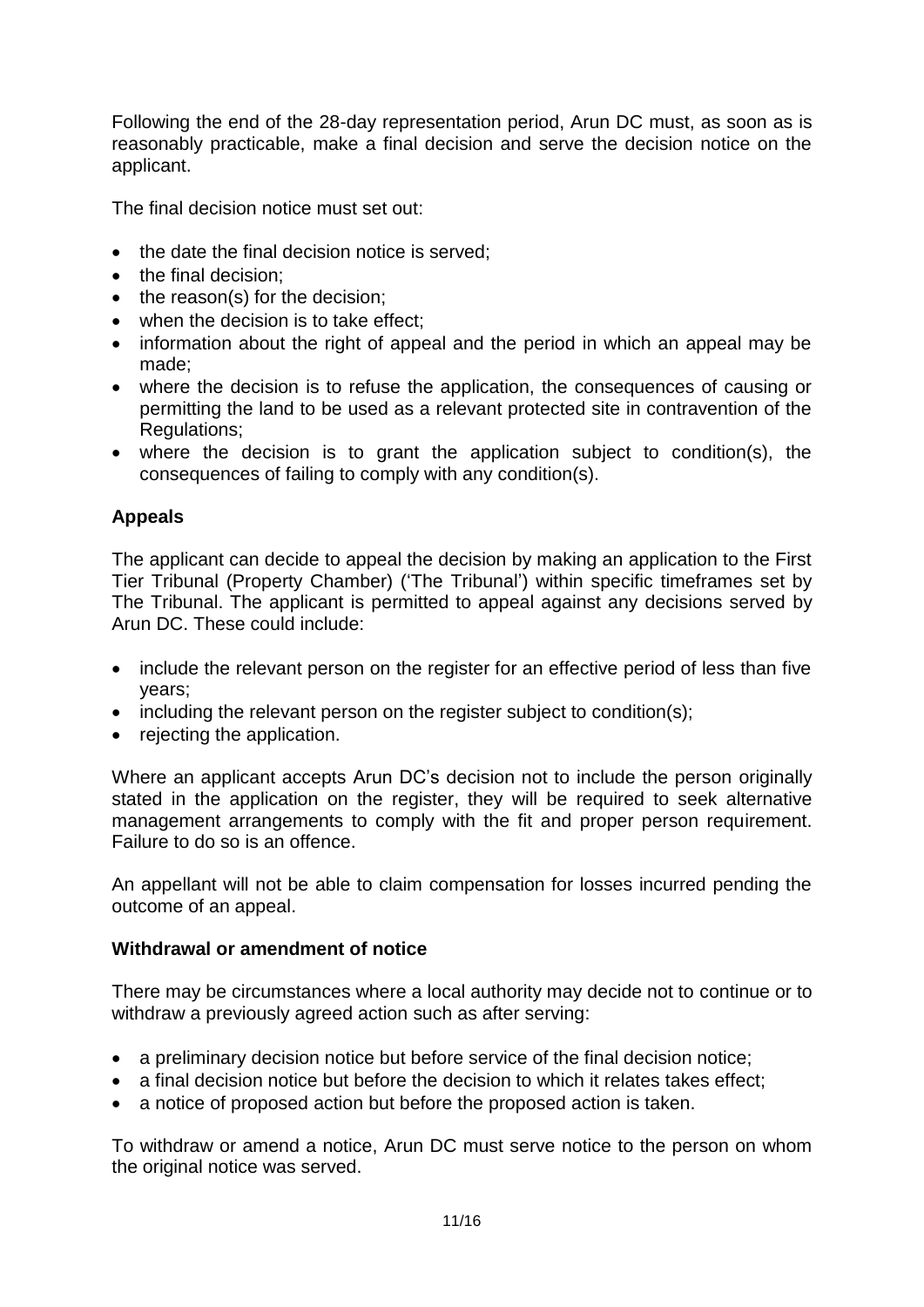There are no requirements for notices to contain specific information, however, it is recommended that a withdrawal or amendment notice should state:

- that it is withdrawing or amending the original notice (a copy of the original notice should be attached for reference);
- the reason(s) for withdrawing the notice:
- the date it takes effect;
- the implications of the decision in relation to the person's entry on the register.

## **Removal from the register**

If, after a person is included in the register, new evidence relevant to the person's inclusion becomes available, Arun DC may decide to:

- remove the person from the register:
- impose a condition on the inclusion of the person in the register (regardless of whether there are conditions already imposed);
- vary a condition;
- remove a condition.

Arun DC must use its judgement when determining whether to review an entry and consider any subsequent actions are required. Any such decision should be related to the person being a fit and proper person rather than to site licensing issues which are governed separately. If Arun DC decides to take any of the actions listed in paragraph above, a notice of any proposed action will be served on the occupier. The notice of proposed action must clearly state:

- the date the notice of proposed action is served;
- the action Arun DC proposed to take:
- $\bullet$  the reason(s) for the action;
- the date it is proposed that Arun DC will take the action;
- information about the right to make written representations;
- where the proposed action requires the removal of a person from the register, the consequences of causing or permitting the land to be used as a relevant protected site in contravention of the Regulations;
- where the proposed action is to impose a condition(s) on the inclusion of a person on the register or to vary a condition(s), the consequences of failing to comply with said condition(s).

A notice of proposed action is not required if Arun DC decides to remove a condition attached to an entry. A removal of a condition is viewed widely as being a positive step which is unlikely to be opposed, therefore a notice of proposed action is not required. Arun DC will endeavour as good practice to make the site owner or their manager aware of the decision in writing and ensure the register is updated.

### **Notice of action taken**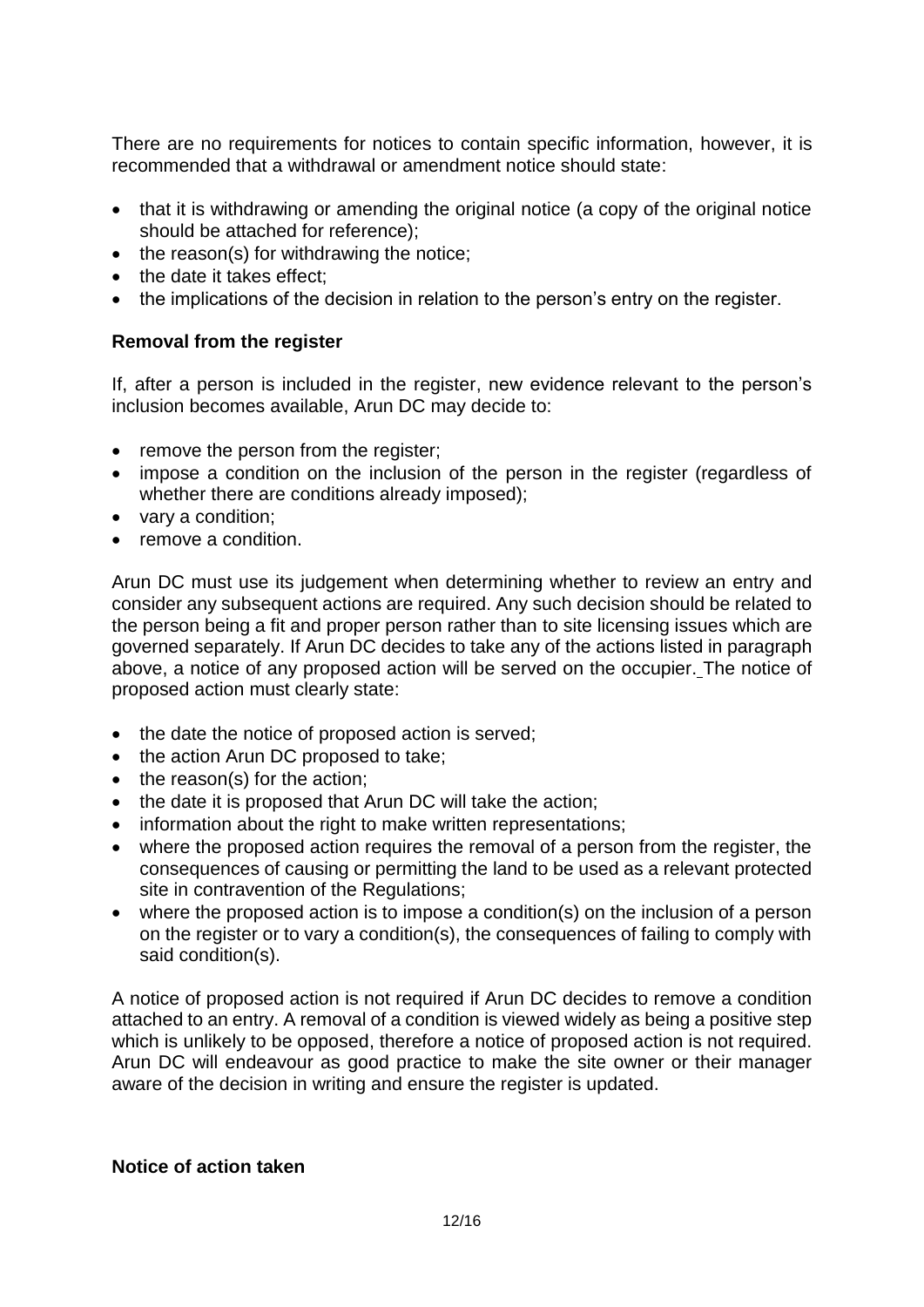Where a notice of proposed action is given, the occupier will have 28 days, starting from the day after the date the notice is served, in which to make representations.

The local authority must, as soon as reasonably practicable after the end of the 28 day period, decide whether to carry out the proposed action.

Where the local authority decides to take the action, the local authority must serve a further notice on the occupier, indicating the action that has been taken, within the period of five working days beginning with the day after the day on which the action was taken.

The notice of action must set out:

- the date the notice of action is served:
- the fact that they have taken the action;
- the reasons for doing so;
- the date the action was taken:
- information about the right of appeal and the period within which an appeal may be made;
- where the action is to remove a person from the register, the consequences of causing or permitting the land to be used as a relevant protected site in contravention of regulations;
- where the action is to impose a condition on the inclusion of a person in the register or to vary a condition, the consequences of failing to comply with any condition.

## **Offences**

There are three offences which can occur within the Regulations:

- operating a site in contravention of the fit and proper person regulations. The site owner will have certain defences under the Regulations in any proceedings brought against them;
- withholding information or including false or misleading information in the registration application. In this instance, the site owner will not have any defences under the Regulations in any proceedings brought against them for this offence;
- failing to comply with a specified condition. The site owner will have certain defences under the Regulations in any proceedings brought against them.

Arun DC is responsible for enforcing the Regulations. A site owner found guilty of any of the aforementioned offences will be liable on summary conviction to a level five on the standard scale (currently unlimited) fine.

## **Defences**

One defence is available to a site owner who has inherited a site and would be found to have a reasonable excuse for failing to make an application within the relevant periods as set out below.

#### **Relevant periods in specific circumstances**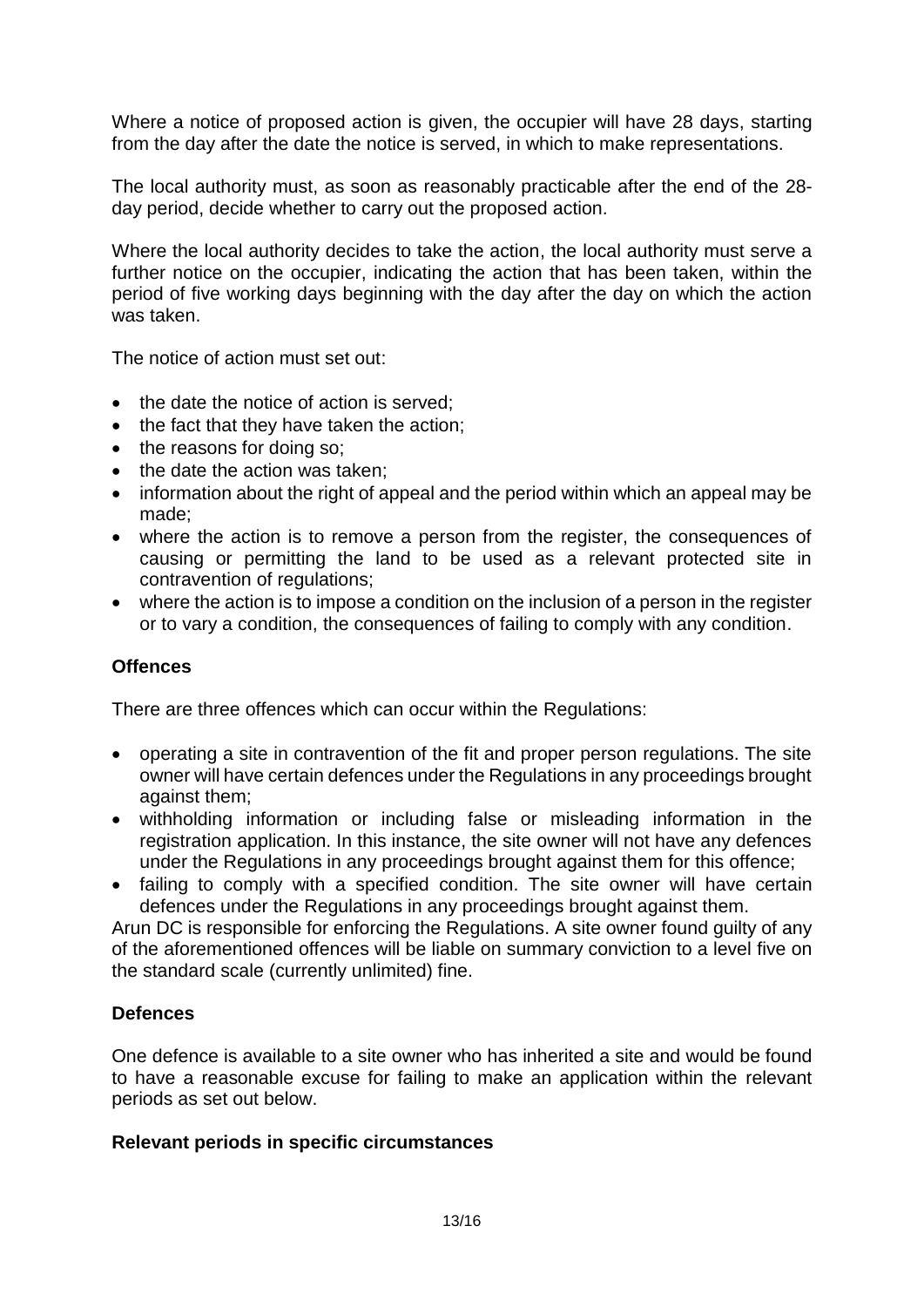The below table outlines limited circumstances where a site owner may have a defence.

| <b>Row</b>     | <b>Circumstance</b>                                                                                                                                                                                                                                                                                                                                                                                                                                                                           | Relevant period for making an<br>application in the circumstance                                                                |
|----------------|-----------------------------------------------------------------------------------------------------------------------------------------------------------------------------------------------------------------------------------------------------------------------------------------------------------------------------------------------------------------------------------------------------------------------------------------------------------------------------------------------|---------------------------------------------------------------------------------------------------------------------------------|
| 1              | The occupier held a site licence immediately before<br>the day on which regulation 4 (operating a site<br>without being a fit and proper person) came into<br>force on 01 October 2021.                                                                                                                                                                                                                                                                                                       | From 01 July 2021 before 01<br>October 2021 - the day on which<br>regulation 4 came into force.                                 |
| $\overline{2}$ | The period of a person's inclusion in the register in<br>relation to the site has come to an end other than as<br>a result of action by the local authority under<br>regulation 8(1)(a) (removal from the fit and proper<br>register after new relevant evidence becomes<br>available).                                                                                                                                                                                                       | Not less than two months before<br>the end of the period of the<br>person's inclusion in the register.                          |
| 3              | At the time that the occupier became entitled to<br>within the period of three months possession of the<br>land it was in use as a relevant protected site and<br>within the period of 28 days beginning with the day<br>after the day on which the person became the<br>occupier of the land the occupier notifies the<br>relevant local authority of its intention to make an<br>application under regulation 6 (application for<br>inclusion in the register).                             | Beginning with the day after the<br>day on which the person became<br>the occupier of the land.                                 |
| $\overline{4}$ | At the time that the occupier became entitled to<br>possession of the land it was in use as a relevant<br>protected site and the occupier does not give the<br>notification referred to in row 3 above.                                                                                                                                                                                                                                                                                       | Within the period of 28 days<br>beginning with the day after the<br>day on which the person became<br>the occupier of the land. |
| 5              | A person appointed to manage the site no longer<br>does so and within the period of 28 days beginning<br>with the day after the relevant day the occupier<br>notifies the relevant local authority that the person<br>no longer does so.                                                                                                                                                                                                                                                      | Within the period of 3 months<br>beginning with the day after the<br>relevant day.                                              |
| 6              | A person appointed to manage the site no longer<br>does so and the occupier does not give the<br>notification referred to in row 5 above.                                                                                                                                                                                                                                                                                                                                                     | Within the period of 28 days<br>beginning with the day after the<br>relevant day.                                               |
| $\overline{7}$ | The breach of regulation 4(1) (operating a site<br>without being a fit and proper person) arises<br>because the local authority has removed a person<br>from the register and within the period of 28 days<br>beginning with the relevant day in relation to the<br>local authority's decision the occupier notifies the<br>relevant local authority of its intention to make a new<br>application under regulation 6 (application for<br>inclusion in the register) in relation to the site. | Within the period of three months<br>beginning with the relevant day.                                                           |
| 8              | The breach of regulation 4(1) arises because the<br>local authority has removed a person from the<br>register and the occupier does not give the<br>notification referred to in row 7 above.                                                                                                                                                                                                                                                                                                  | Within the period of 28 days<br>beginning with the relevant day.                                                                |
| 9              | The breach of regulation 4(1) (operating a site<br>without being a fit and proper person) arises<br>because the local authority has refused an in-time<br>application and within the period of 28 days<br>beginning with the relevant day in relation to the<br>refused application the occupier notifies the relevant                                                                                                                                                                        | Within the period of three months<br>beginning with the relevant day.                                                           |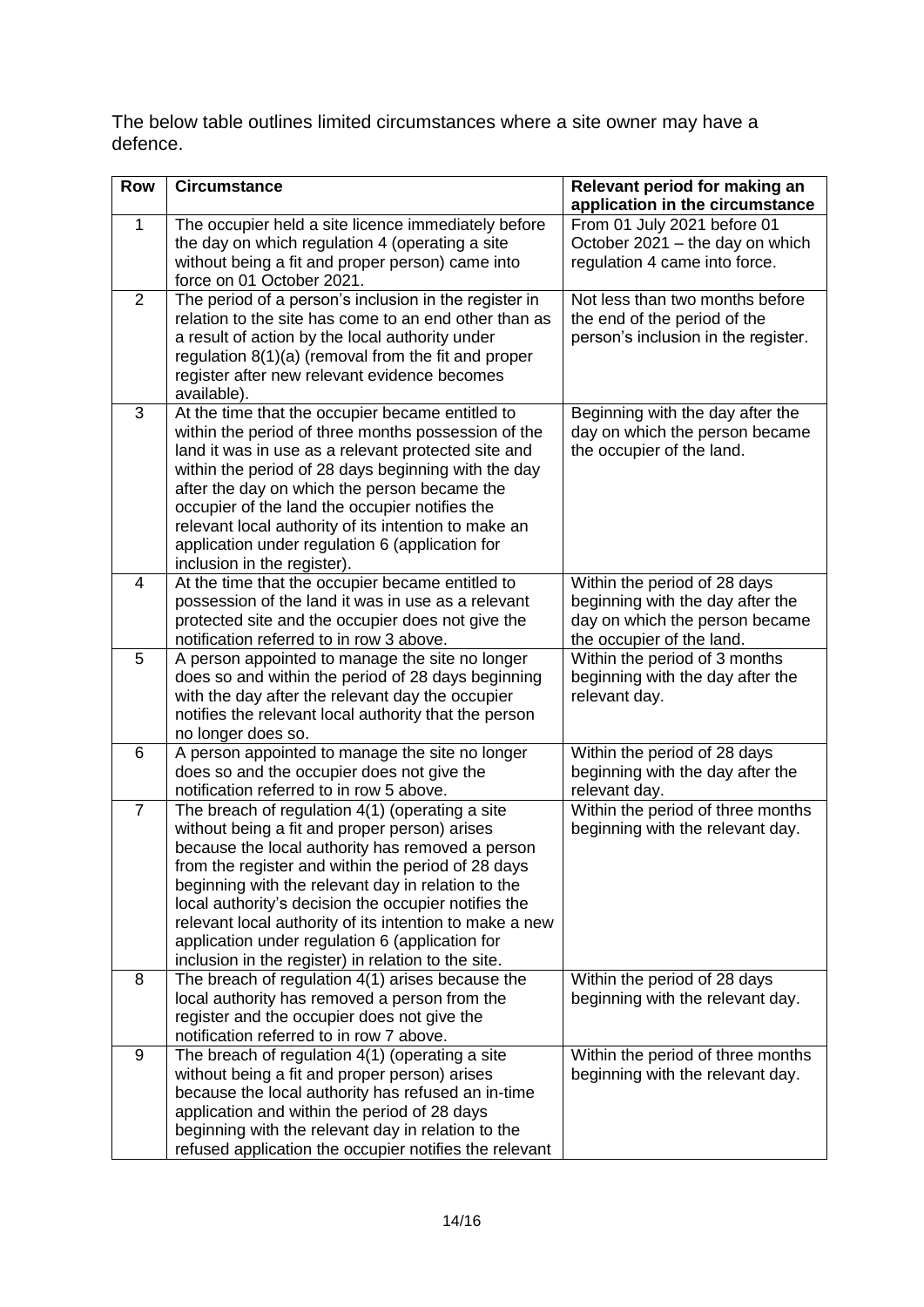|    | local authority of its intention to make a new<br>application under regulation 6.                                                                                                                                                                    |                                                                  |
|----|------------------------------------------------------------------------------------------------------------------------------------------------------------------------------------------------------------------------------------------------------|------------------------------------------------------------------|
| 10 | The breach of regulation 4(1) (operating a site<br>without being a fit and proper person) arises<br>because the local authority has refused an in-time<br>application and the occupier does not give the<br>notification referred to in row 9 above. | Within the period of 28 days<br>beginning with the relevant day. |

## **The Fit and Proper Persons Register**

The local authority must set up and maintain a register of persons who they are satisfied are fit and proper persons to manage a site in their area. This register must be open to inspection by the public during normal office hours. This register must also be published online.

The register will provide a record of the outcome (as discussed above) of the fit and proper person tests the local authority have carried out for sites. The register must include the following:

- the name and business contact details of the person;
- the name and address of the relevant protected site to which the application relates;
- $\bullet$  the status of the person (site owner or manager of the site);
- the dates of the first and last day of the period for which the person's inclusion in the register has effect;
- whether any condition is attached to the person's inclusion in the register;
- where any condition is attached to the person's inclusion in the register:
	- (i) the number of any such conditions;
	- (ii) the dates of the first and last day of the period for which any such condition applies (if applicable);
	- (iii) the date any condition is varied or satisfied (if applicable).

Where a person has met the fit and proper person test, the register will give details of that person and of the associated site, including decisions made on how long a person's inclusion may last (up to a maximum of five years).

In order to comply with the fit and proper person requirement, a site owner must submit a new application for the person (or alternative) to be included in the register. The new application must be submitted at least two months before the existing inclusion in the register period comes to an end.

Where there are refused applications, the following information must be included in the register:

- the name and address of the site to which the application relates;
- that an application in respect of the site has been refused;
- the date on which the application was refused.

Details of the refused application will remain on the register until a successful fit and proper person application is made in respect of the owner or manager of the site. The